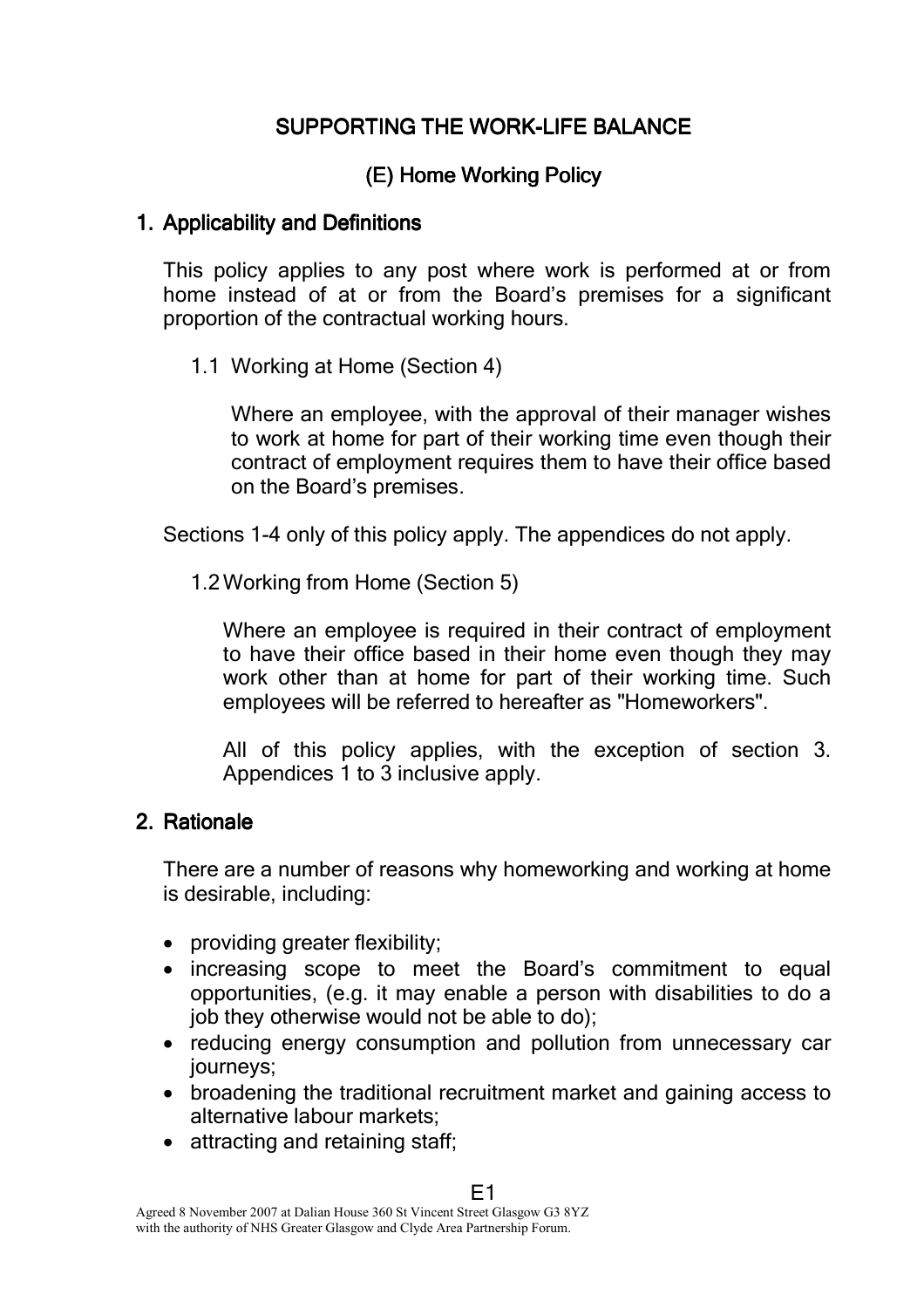• providing a working environment which enables work to be carried out effectively and efficiently.

Key points to bear in mind are that:

- Staff should not lose out financially in terms of job satisfaction or in terms of career prospects.
- Those working from home/teleworking should have the same employment rights as office-based workers.
- It should be possible to review the practice regularly and, if necessary, to revert to previous arrangements.

# 3. Working at Home

3.1 Definition

'Working at Home' occurs when an employee wishes, with the approval of their manager, to work at home for part of their working time, even though their contract of employment requires them to be based on work premises.

- 3.2 Guidance for working at home:
	- 3.2.1 Working at home should be used to undertake specific work activities.
	- 3.2.2 Frequency and duration of working at home should be agreed with the manager and relevant colleagues.
	- 3.2.3 Reasonable notice of a wish to work at home must be given.
	- 3.2.4 Once there is an agreement that an individual is to work at home for a part of a day, given day or given period of days, the arrangement should be respected in so far as possible.
	- 3.2.5 Employees working at home may be recalled to work premises at short notice.
	- 3.2.6 In cases where employees working at home are frequently recalled to work premises at short notice, working arrangements should be reviewed.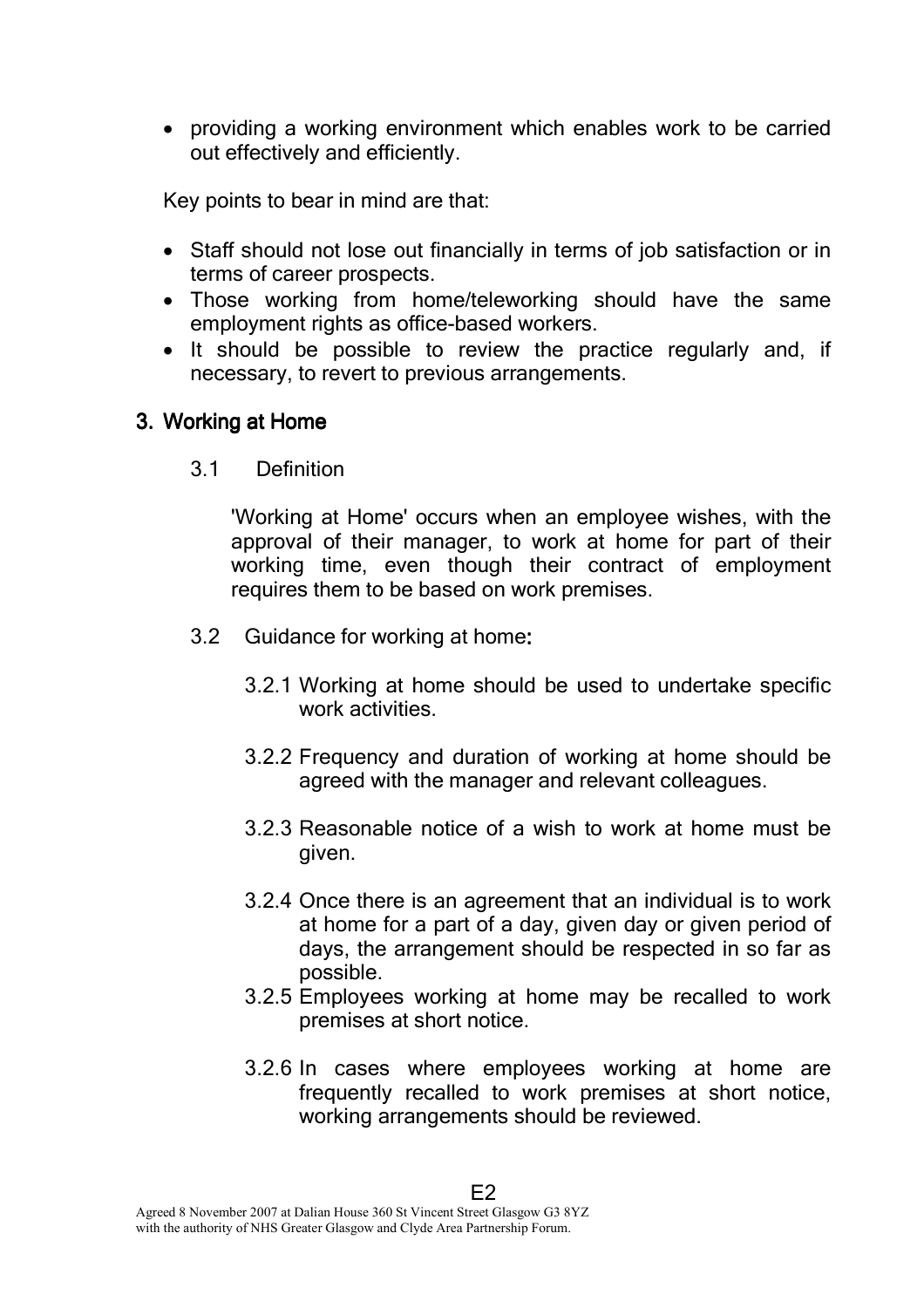- 3.2.7 Individuals and colleagues/managers should jointly monitor the impact of time spent working at home.
- 3.2.8 Staff working at home are required to carry out their work duties during their normal hours of work. Any domestic arrangements such as childcare/carer arrangements must remain in place throughout the hours of work.
- 3.2.9 Perceived problems caused by employees working at home should be addressed within departments and/or teams.
- 3.2.10 Employees working at home must be contactable by telephone.
- 3.2.11 Where an employee works at home more than 50 days in any one calendar year, that employee's manager shall actively review ways of working with particular regard to location of the workplace.

## 4. Working from home (Homeworkers/Teleworkers)

4.1 Definition

Employees are referred to as 'homeworkers' where they are required in their contract of employment to have their office based in their home, even though they may be other than at home for part of their working time.

4.2 Criteria to determine suitable posts

The manager and Human Resources will agree the number and type of jobs to be operated in line with this policy. If an employee requests to work from home they will participate fully in any discussion that affects their post.

Selection is undertaken in the following stages:

# Stage 1: The Nature of the Role

• The role requires a high degree of personal concentrated work with very limited interaction and can be done at home in isolation from colleagues.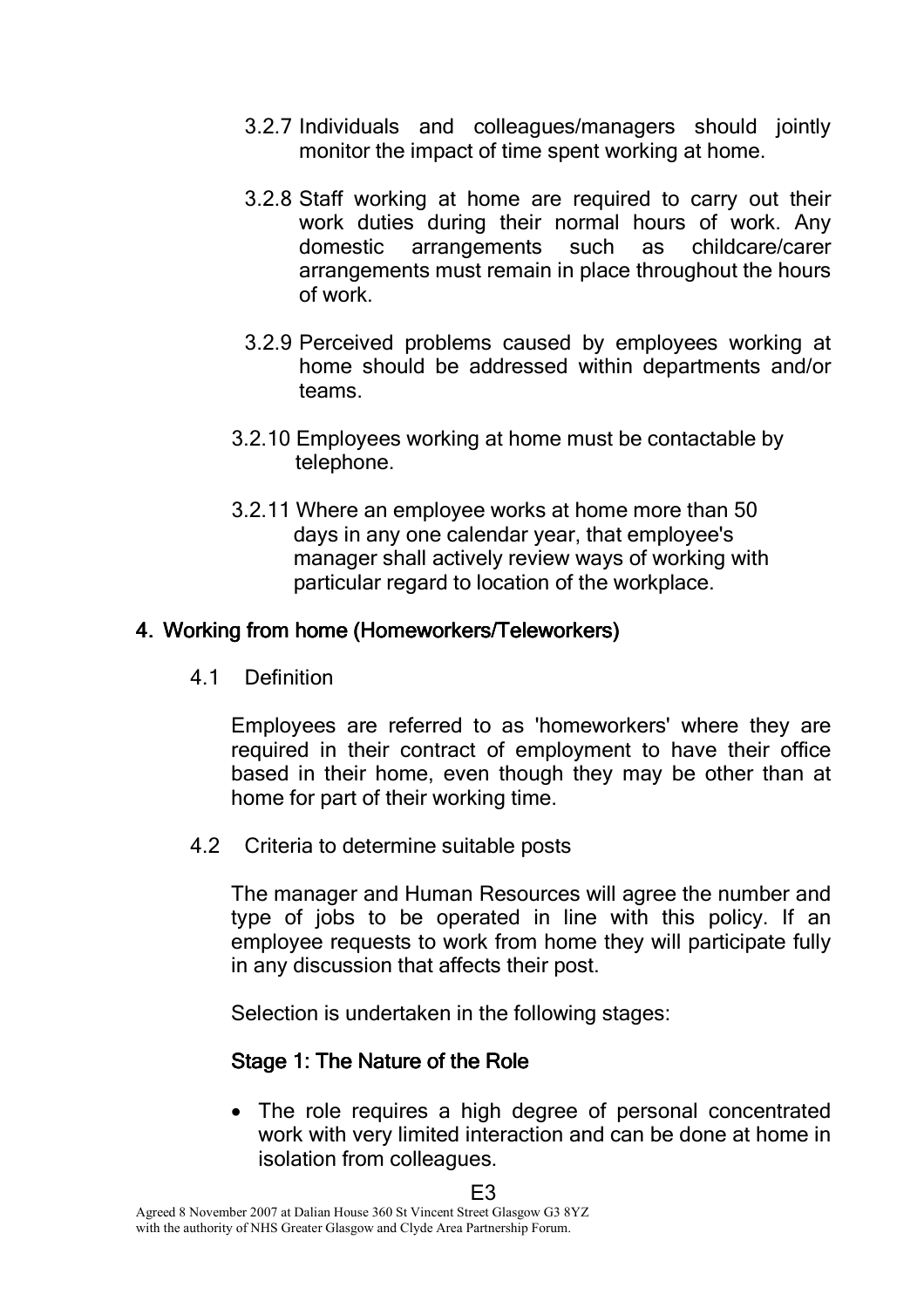- The role effectively has no need for or would derive limited benefit from an office base.
- There is no 'face to face' service at the work base (the home).

## Stage 2: Health and Safety Assessment

Individuals who are planning to work from home should complete the attached self-assessment form (appendix E1) to ascertain whether the home needs to be assessed by a competent person. The purpose of any such assessment is to establish the suitability of the home for working against health and safety standards and the requirements as specified within appendix E2.

## Stage 3: Capability, Personal and Role Development

Selection must be in accordance with the competencies and criteria which have been identified as essential to being able to work productively and competently in the home environment i.e.:

- competency to deliver the role effectively without supervision;
- understanding of the impact of homeworking on the home environment;
- self-motivation, self-discipline and possession of good time management skills;
- clarity of role, deadlines and objectives with feedback;
- clarity of personal development plan and monitoring arrangements.

The above selection criteria will be reviewed according to the needs of the service, and may vary dependant on the specific job roles.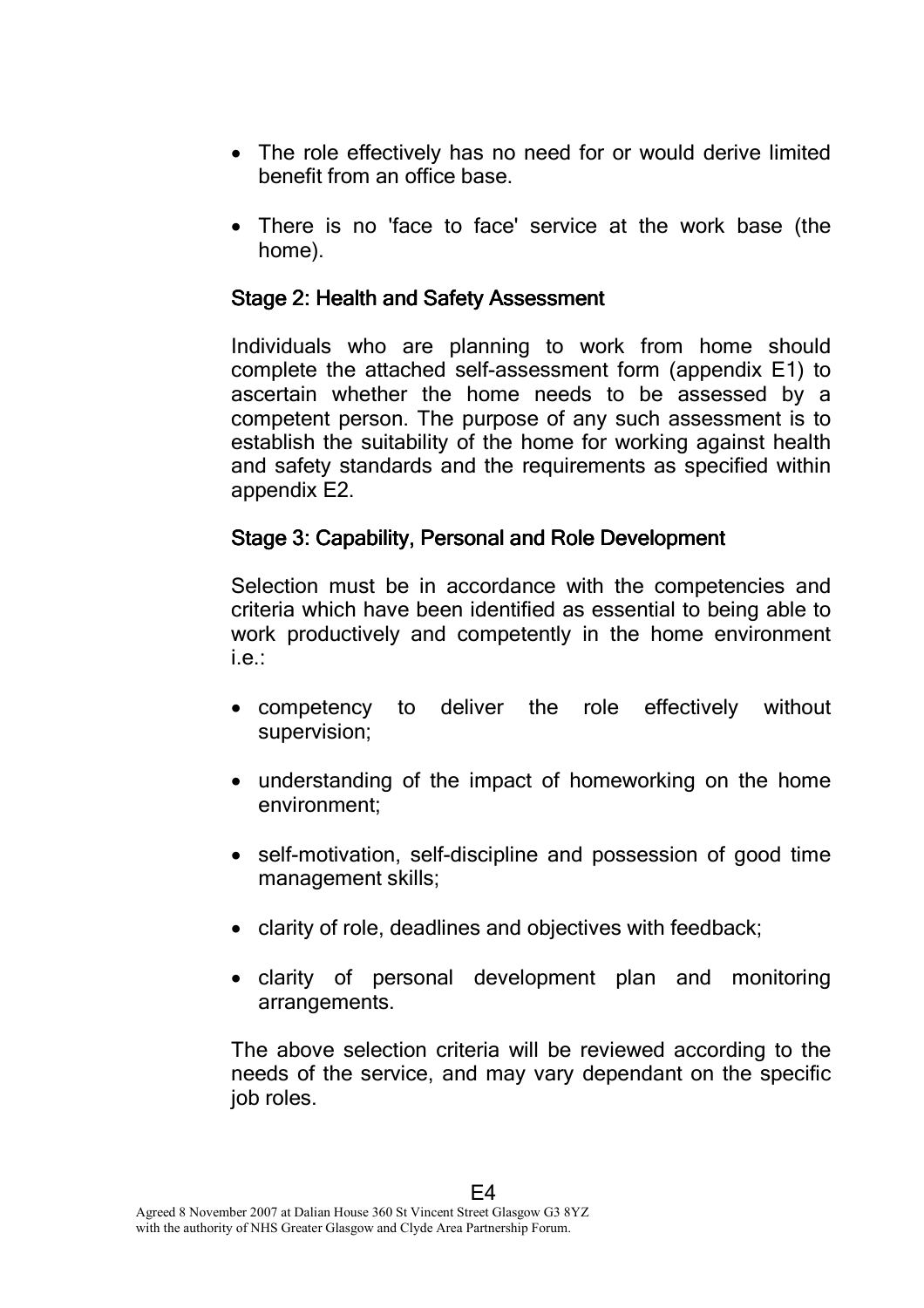4.3 Regular Information/Support/Communications

The following provides guidance to managers and employees to ensure that those who work from home form an integral part of a team.

- 4.3.1 The manager should ensure that each homeworker has the opportunity to meet and discuss ideas at least once a week.
- 4.3.2 In addition to regular and detailed team briefings, line managers will ensure that there are regular communications, as appropriate, made between the office-based team and homeworkers. Homeworkers and their managers should meet on a regular basis to evaluate and develop effective communication links. Homeworkers should receive all relevant information, briefing papers and internal departmental communications.
- 4.3.3 Clear objectives are required with specific targets and the organisation of work into a series of 'deliverable' segments.
- 4.3.4 Homeworkers should be allocated a work area using principles of 'hot-desking', if appropriate, within work premises for the time they are expected to attend.
- 4.3.5 Homeworkers shall be supplied with relevant I.T. support (e.g. e-mail, telephone conference facilities, computer, etc.) to allow them to work effectively.
- 4.4 Terms and Conditions of Employment

The terms and conditions set out below must be agreed before homeworking begins.

- 4.4.1 Place of Work
	- The contract will define the normal place of work as the employee's home. Should the individual move to a different home address, then the suitability of those premises will be assessed and homeworking will only continue with the Board's express agreement.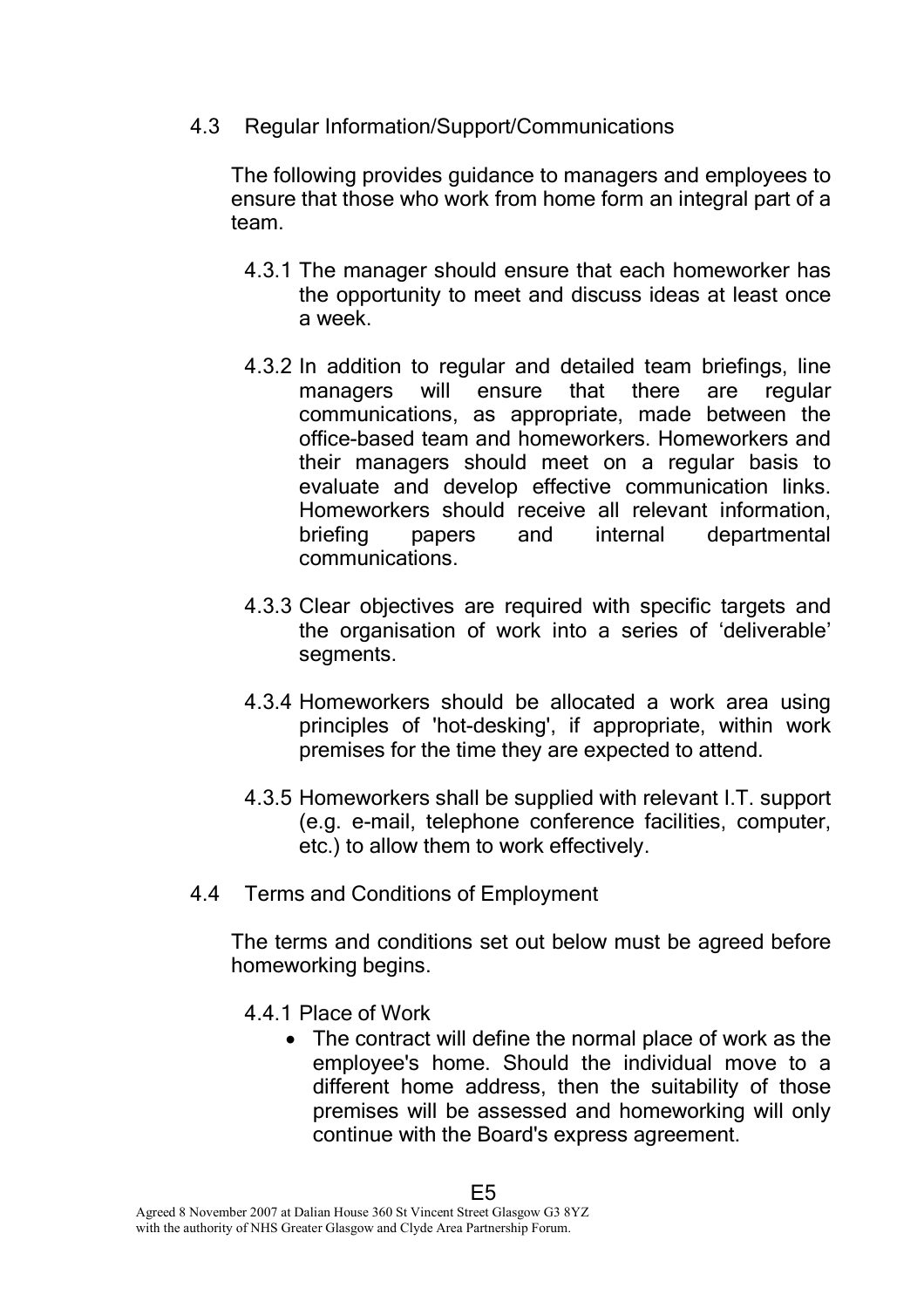- The contract shall provide that the employee is required to adhere to all Board policies and attend work premises at reasonable notice. Purposes may include meetings, reporting sessions, submission of completed work, and training.
- At the determination of the Board the employee will be required to live within a reasonable travelling distance of work premises for meetings, briefings, training etc. in line with arrangements for office-based staff. This requirement will be specified at the time of advertising and when notifying staff of homeworking.
- There may be occasions, as a result of system or equipment failure, when the employee will be required to work from work premises. Arrangements will be agreed between the line manager and employee prior to commencement of homeworking.
- The Board, by prior appointment, has the right to enter the employee's home to inspect equipment and methods of storage, including a right of access to filing cabinets and to computer files relating to the Board's activities.
- 4.4.2 Hours of Work

Hours of work will be the same as those employees based in work premise

4.4.3 Domestic Arrangements

Homeworkers are required to carry out work duties during their normal hours of work. Any domestic arrangements such as childcare/carer arrangements must remain in place throughout the homeworker's hours of work.

4.4.4 Reimbursement of Expenses

Reimbursement of business travel costs will be based on the home address as the normal place of work and will be in line with Board policy.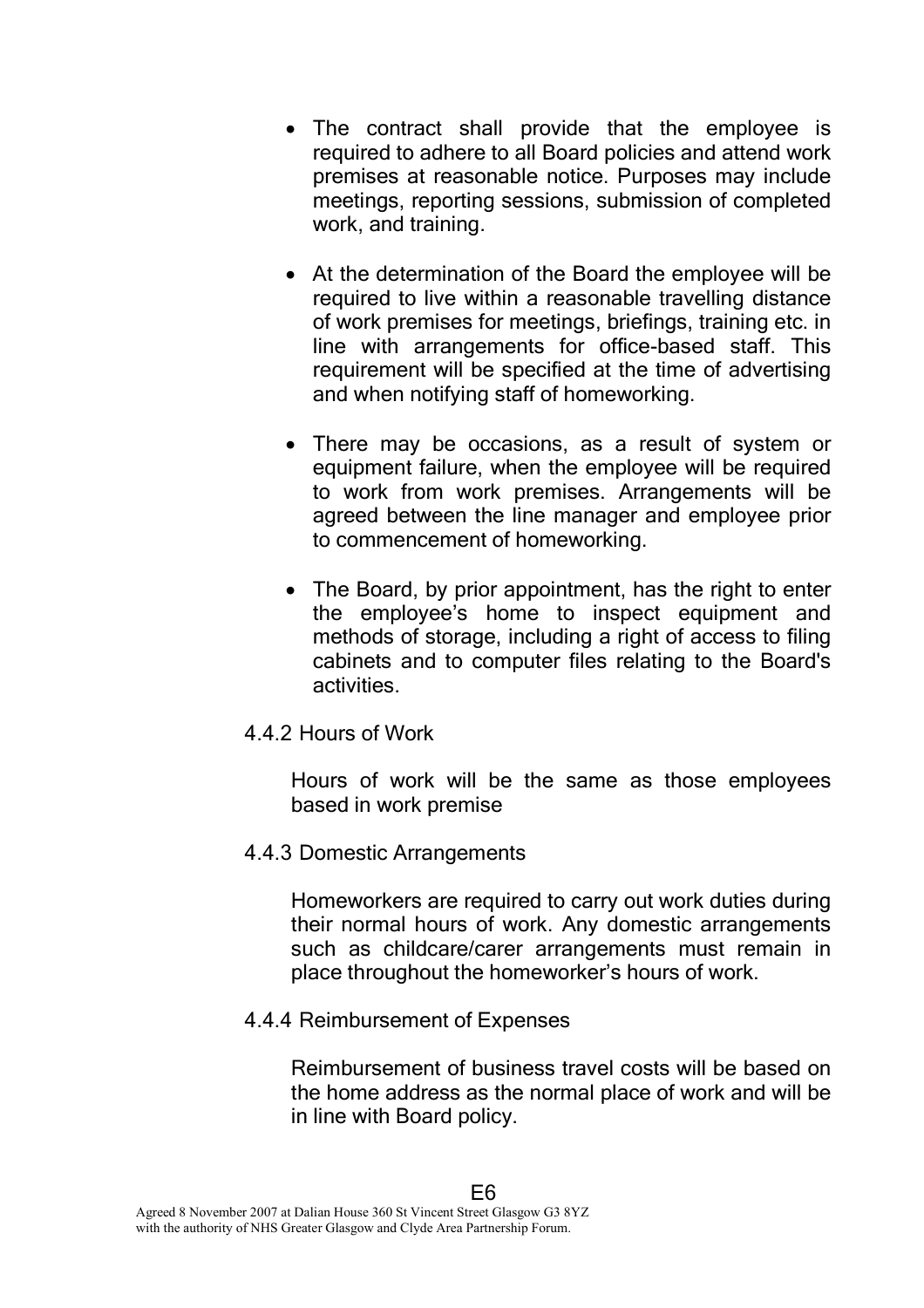## 4.5 Equipment and Workstation

- The Board will provide, for homeworkers, equipment as outlined and agreed as above. The Board will be responsible for installation, maintenance, repair and removal as required. Stationery and similar office materials will be supplied by the Board.
- The Board will, at its discretion and up to specified limits reimburse the homeworker for the previously agreed purchase of essential equipment (e.g. desk, chair, filing cabinet).
- The homeworker is responsible for keeping all such equipment in good condition, reasonable wear and tear accepted, and for reporting any damage or malfunction to the line manager.
- The homeworker shall be responsible for ensuring that equipment and furniture purchased meets health and safety requirements as outlined within appendix E2.
- On termination of the contract of employment the Board will have the right to enter the homeworker's home immediately to recover all its property including equipment, software and copy documents and files. Without prejudice to the Board's legal right, entry should always be by mutual agreement. Alternatively, the homeworker may opt to keep the equipment and/or furniture in exchange for a payment equal to the original cost, less 3% of the value per month of service since its purchase; otherwise the employer will have the right to remove the equipment.
- The homeworker shall arrange for a business telephone line to be installed solely for business usage, as applicable, and all call and rental charges will be invoiced to the Board.
- Additional and/or specialist equipment may be required, due to a homeworker's disability. On such occasions it may be appropriate to have the workplace assessed by the local Disability Employment Advisor to advise on equipment available under the access to work scheme.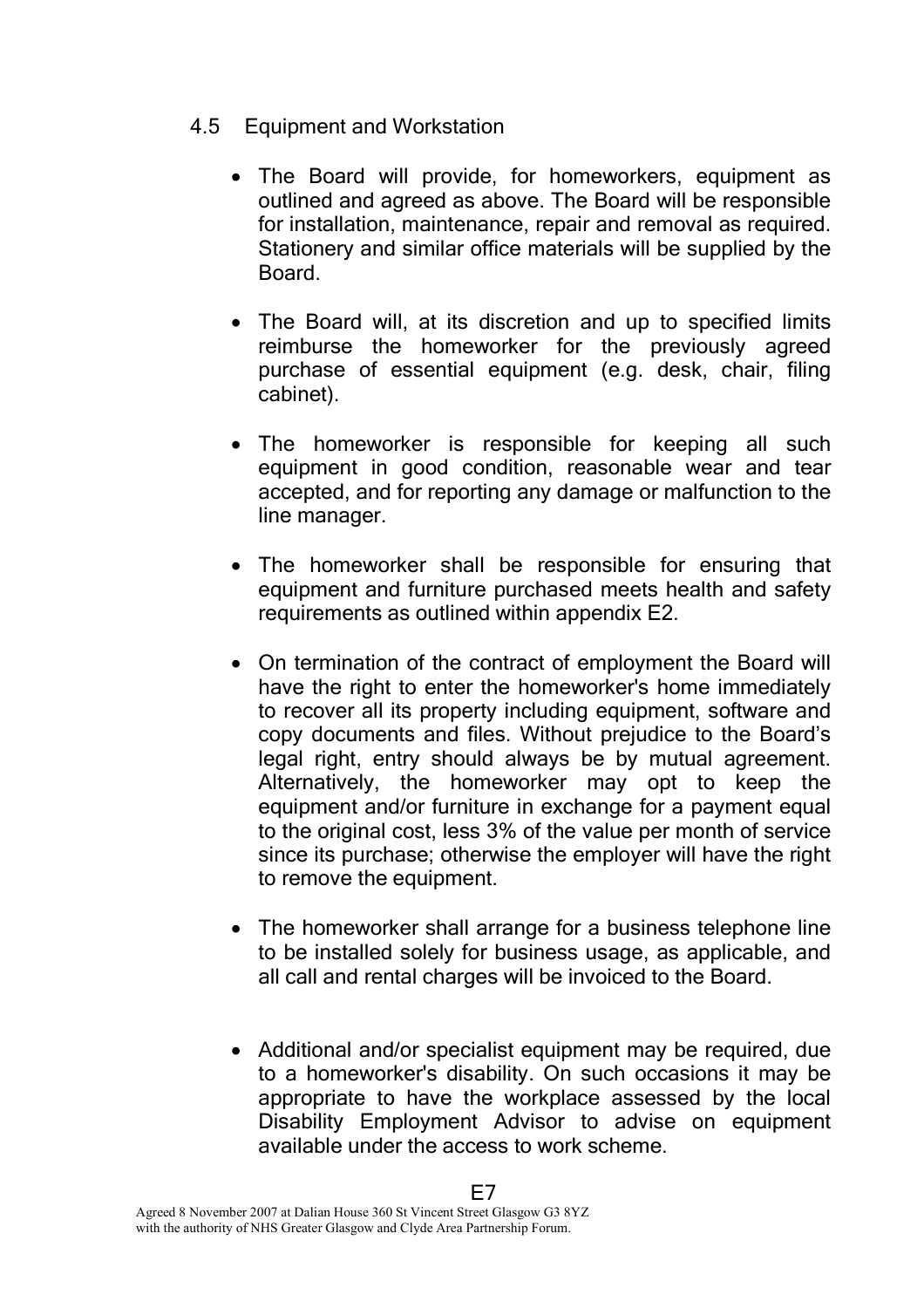## 5 Taxation

- 5.1 Based on current legislation, it is not expected that there should be any additional personal taxation or Benefit in Kind implications on the homeworker as a result of working from home.
- 5.2 It is not expected that there will be any Capital Gains Tax implications if the room used for working from home is dual purpose (i.e. occupies under 10% of the employee's home). However, homeworkers may contact HM Customs and Revenue to confirm their individual circumstances.
- 5.3 Insurance arrangements are a joint responsibility between the employee and the Board. Homeowners must provide evidence of adequate insurance cover prior to commencing homeworking.

## 6 With Withdrawal from Homeworking

'Homeworking' is regarded as a long term commitment both for the Board and staff. Notwithstanding this, homeworkers may seek to discontinue the arrangements and request to be based in work premises. The Board will agree where it deems this practicable. The line manager will take a compassionate approach to requests made due to exceptional personal circumstances.

Homeworkers will be required to co-operate in enabling the Board's property to be removed upon termination of employment.

# 7 Monitoring and Review

The application of this Policy will be monitored jointly by the Director of Human Resources and the Area Partnership Forum to ensure equitable treatment of all employees.

The Board is required by Law and under the European Union Employment regulations, to gather monitoring information relating to ethnicity, religion and faith, sexual orientation, age, disability and gender for all aspects of employee relations.

You may be asked for information relating to the above in connection with this policy.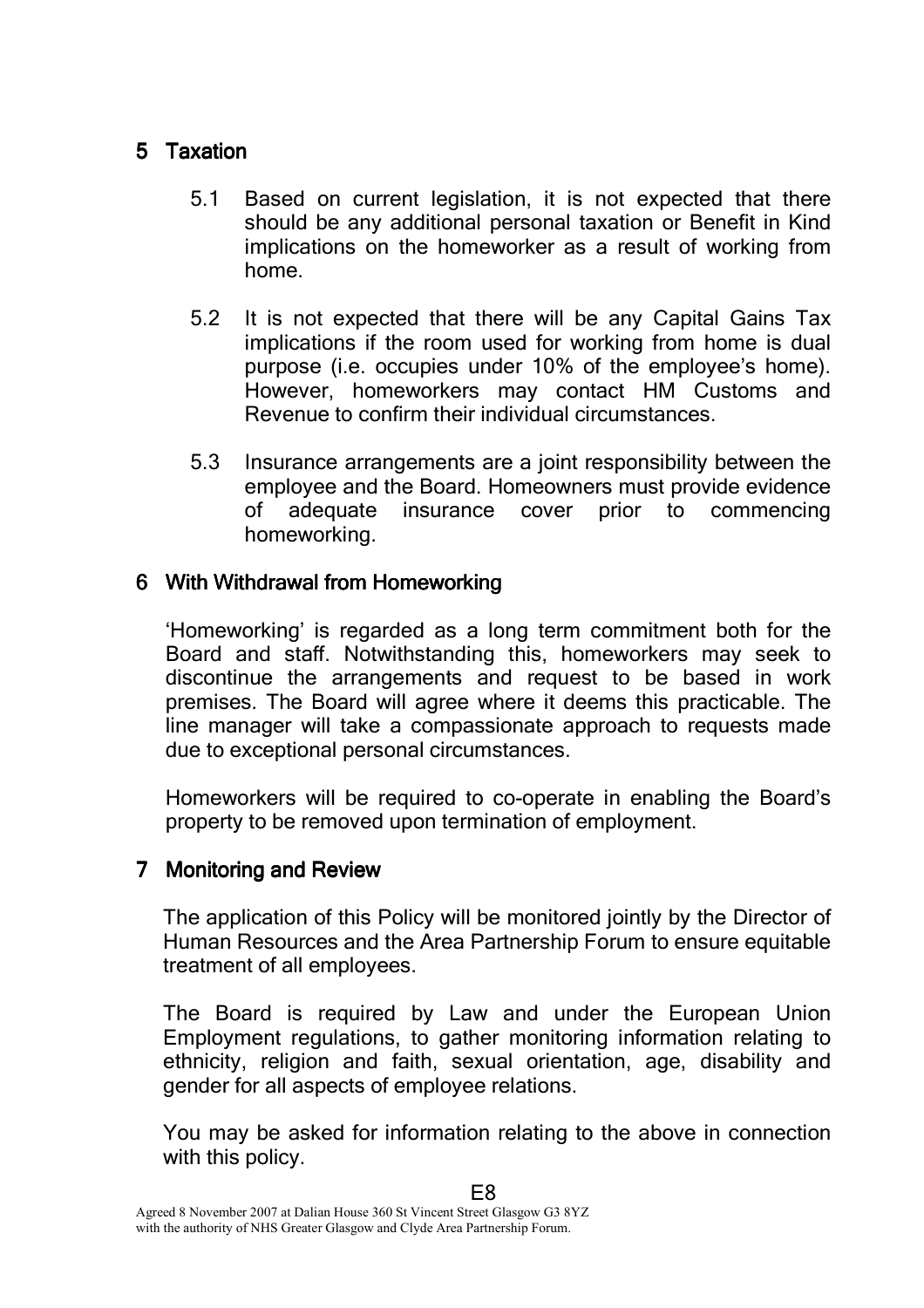You do not have to give the monitoring information if you do not wish to. However, for some of the above diversity strands it is a legal requirement that we ask you for it, and good practice to ask for monitoring information for all diversity strands.

#### Any equalities monitoring information will be held separately and not used to inform any proceedings that occur in relation to this Policy.

The operation of this Policy will be regularly reviewed by the Area Partnership Forum to ensure its continued effective operation, and formally no later than  $30<sup>th</sup>$  June 2009.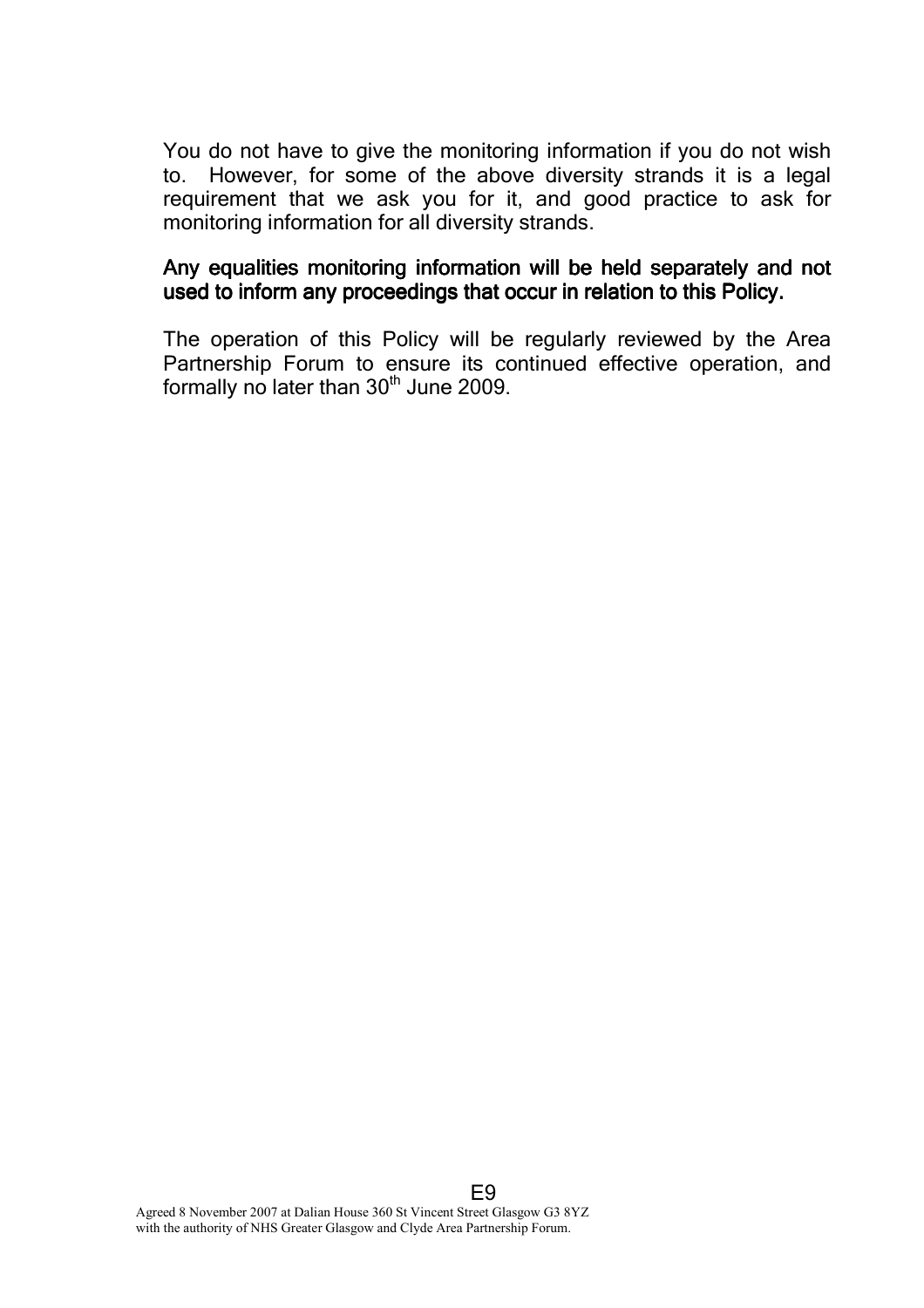#### Health and Safety Audit: Homeworker's Self Assessment

This form must be completed by the employee planning to work from home and be counter-signed by their manager. The purpose of this form is to ascertain whether a full health and safety assessment should be undertaken on the employee's home environment by a risk assessor. This form should be completed and returned to Human Resources Department before it is agreed that a member of staff may work from home.

|                   | <b>Name</b>                                                                        |      |                 |           |  |  |  |
|-------------------|------------------------------------------------------------------------------------|------|-----------------|-----------|--|--|--|
| <b>Address</b>    |                                                                                    |      |                 |           |  |  |  |
| <b>Telephone</b>  |                                                                                    |      |                 |           |  |  |  |
| <b>No</b>         |                                                                                    |      |                 |           |  |  |  |
| <b>Department</b> |                                                                                    |      |                 |           |  |  |  |
| <b>Job Title</b>  |                                                                                    |      |                 |           |  |  |  |
|                   | Please forward a copy of your job description with this completed form             |      |                 |           |  |  |  |
|                   |                                                                                    |      | Please tick the |           |  |  |  |
|                   |                                                                                    |      | appropriate box |           |  |  |  |
| $\mathbf{1}$      | Do you anticipate spending more than 20%<br>of your time working at your homebase? | Yes  |                 | <b>No</b> |  |  |  |
|                   | If yes, do you anticipate spending more than                                       | Yes  |                 | <b>No</b> |  |  |  |
|                   | 50% of your time working<br>at                                                     | your |                 |           |  |  |  |
|                   | homebase?                                                                          |      |                 |           |  |  |  |
| $\overline{2}$    | Do you have a room at home which will be                                           | Yes  |                 | <b>No</b> |  |  |  |
|                   | used specifically as an office base?                                               |      |                 |           |  |  |  |
|                   | If you answered no to this question, within                                        |      |                 |           |  |  |  |
|                   | which room in the home will the work be                                            |      |                 |           |  |  |  |
|                   | undertaken?                                                                        |      |                 |           |  |  |  |
|                   | How much space in this room will<br>be                                             |      |                 |           |  |  |  |
|                   | required to carry out your role effectively?                                       |      |                 |           |  |  |  |
|                   | Is there sufficient space within this room to                                      | Yes  |                 | <b>No</b> |  |  |  |
|                   | carry out your role effectively?                                                   |      |                 |           |  |  |  |
|                   | Is there adequate ventilation, reasonable                                          | Yes  |                 | <b>No</b> |  |  |  |
|                   | temperature, and suitable lighting within the                                      |      |                 |           |  |  |  |
|                   | home to perform the role effectively and in<br>comfort?                            |      |                 |           |  |  |  |
| 3                 |                                                                                    | Yes  |                 | <b>No</b> |  |  |  |
|                   | Will you be using your PC continuously for<br>an hour or more at a time?           |      |                 |           |  |  |  |
|                   | Will you be using the PC every day?                                                | Yes  |                 | <b>No</b> |  |  |  |
|                   | If not, how often will you be required to use                                      |      |                 |           |  |  |  |
|                   | your PC at your home base?                                                         |      |                 |           |  |  |  |
| 4                 | Do you have adequate first aid provisions in                                       | Yes  |                 | <b>No</b> |  |  |  |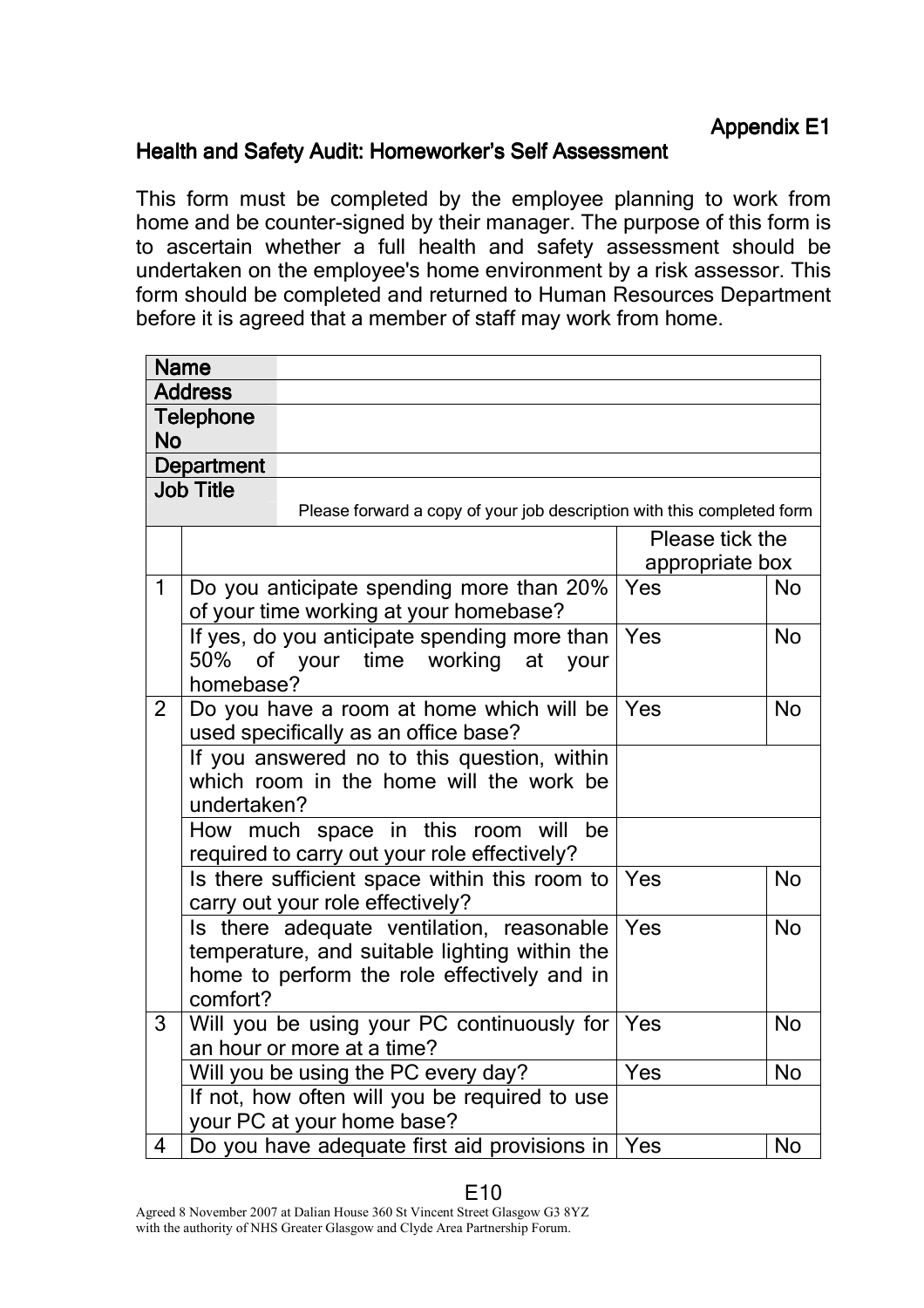|                                                                                                                                                            | the home?                                                                                                                                                         |     |           |  |  |
|------------------------------------------------------------------------------------------------------------------------------------------------------------|-------------------------------------------------------------------------------------------------------------------------------------------------------------------|-----|-----------|--|--|
| 5                                                                                                                                                          | Are you likely to have to carry or move<br>heavy loads in the home as part of your<br>role?                                                                       | Yes | <b>No</b> |  |  |
|                                                                                                                                                            | If yes, what manual handling activities will<br>be undertaken in the home?                                                                                        |     |           |  |  |
| 6                                                                                                                                                          | Is your electricity supply suitable for Yes<br>homeworking? (e.g. are there sufficient<br>sockets, etc?)<br><i>(Consult a qualified electrician if necessary)</i> |     | Nο        |  |  |
| If you believe there is additional information we may require in relation<br>to health and safety issues of working at home, please set this out<br>below. |                                                                                                                                                                   |     |           |  |  |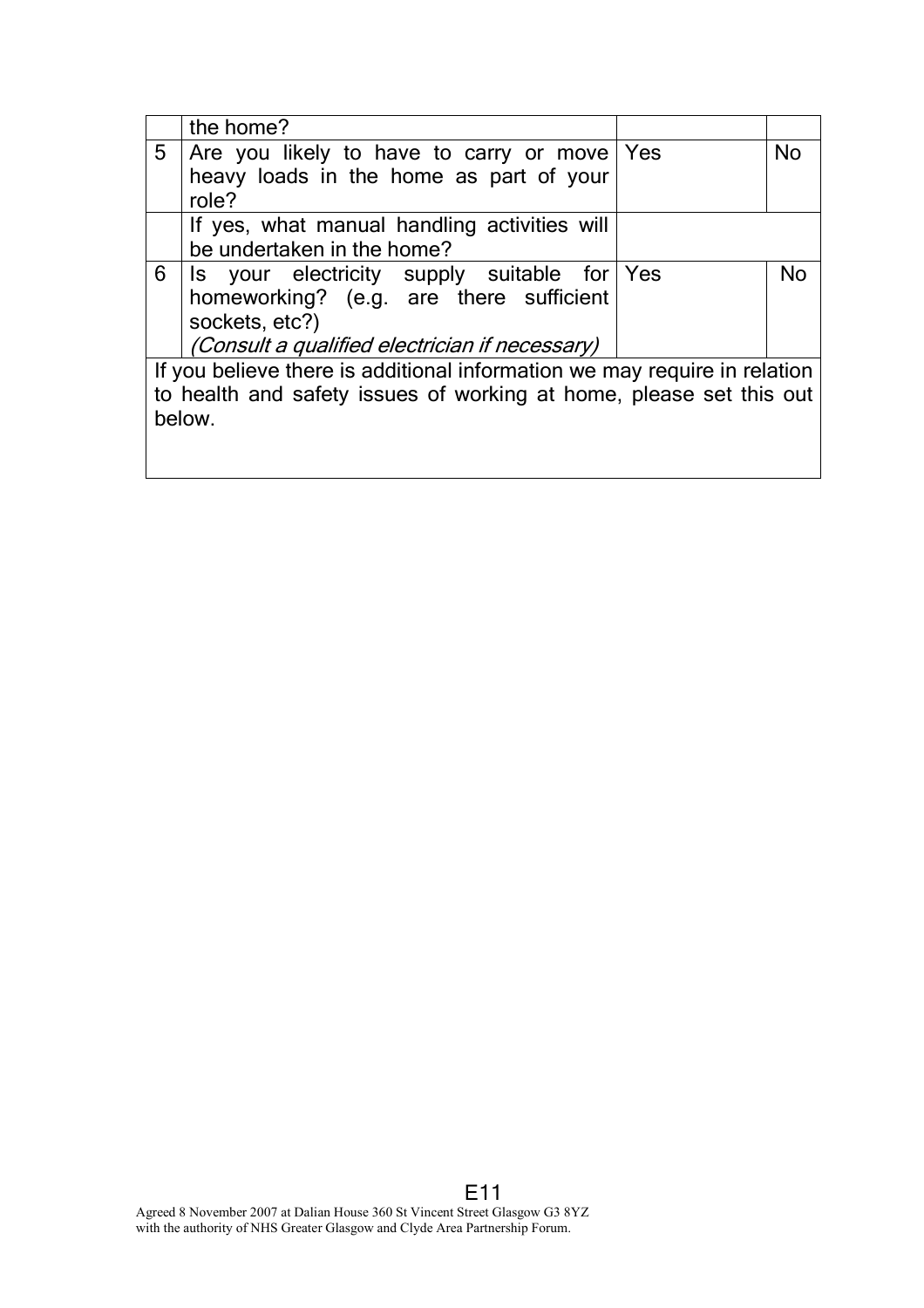# Appendix E2

#### Homeworking Health and Safety Issues

In accordance with Section 2(1) of the Health & Safety at Work etc. Act 1974 ("HASAWA") there is a duty on every employer "...to ensure, so far is reasonably practicable, the health, safety and welfare at work of all its employees".

In particular, the Board is responsible for:

- (a)the provision and maintenance of the Board's equipment and systems of work that are safe and without health risks;
- (b)ensuring safety and absences of health risks in the use, handling, storage, and transport of articles; and
- (c)the provision of information, instruction, training and supervision necessary to ensure health and safety.

The Board will make a suitable and sufficient assessment of all the risks to the health and safety of their homeworkers by identifying any hazards in the home, assessing the risks those hazards might pose to the homeworkers, and other occupants of and visitors to the home, and taking appropriate action to remove those risks or reduce them as far as possible. The homeworker is required to assist in that process by completing a preliminary Health and Safety Self Assessment Audit (appendix E1). This assessment should take place before a new employee, or existing member of staff is designated a homeworker and then reviewed on a regular basis.

Homeworkers are required to take reasonable care for their own health and safety and that of other persons who may be affected by their acts and omissions at work in the home. Without prejudice to the Board's duties as the employer, the homeworker's duties in this regard are likely to be significant because the working environment is not under the Board's control.

Risk Assessments should take into account the following issues:

# 1. Display Screen Equipment

A homeworker will not be permitted to carry out a significant amount of work at a home-based work station until such risk assessment has been carried out and any recommendations implemented. Such

E12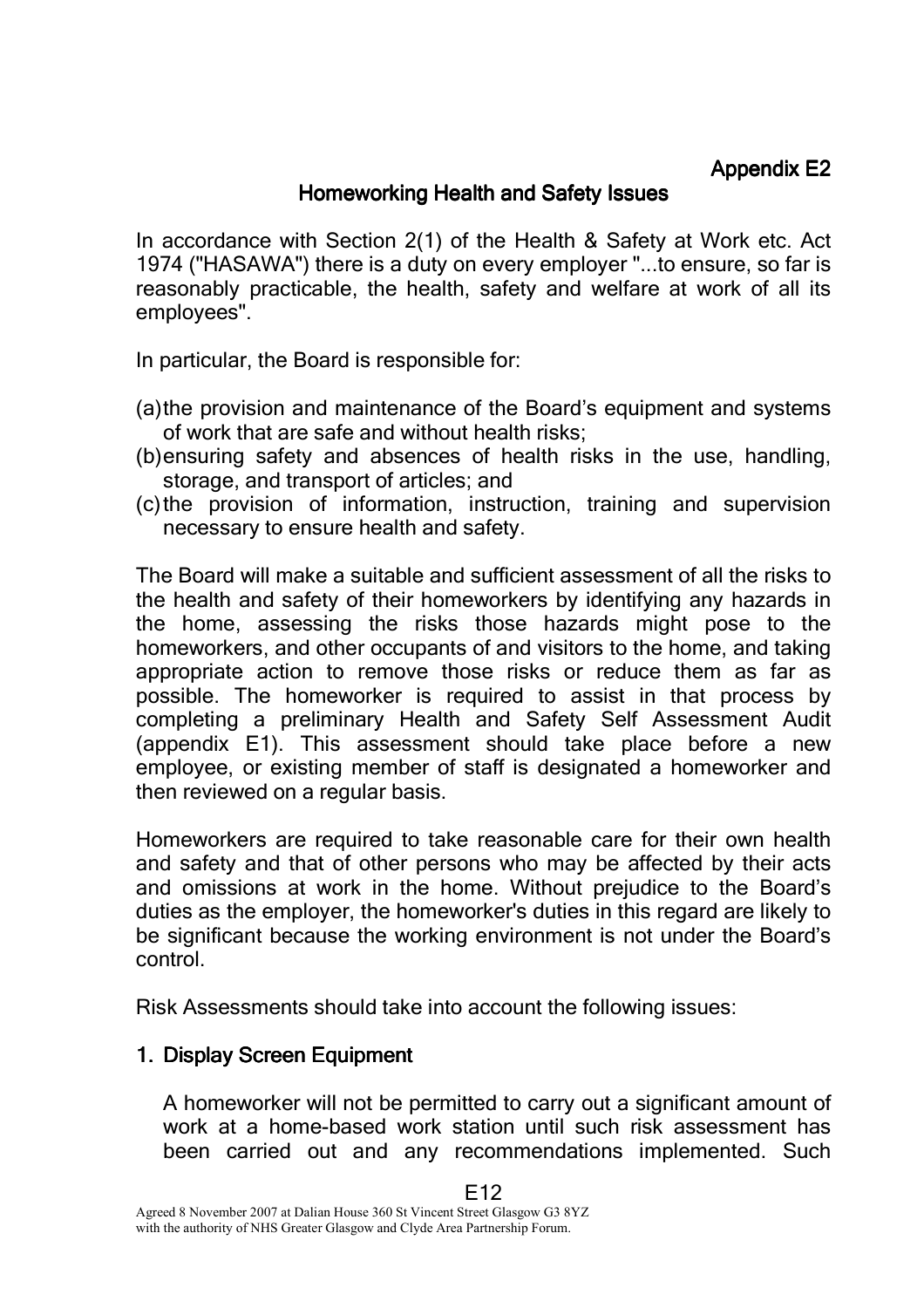assessments shall be conducted by someone who has received relevant training. The "workstation" as defined in the Health and Safety (Display Screen Equipment) Regulations 1992 includes the display screen, the software, the keyboard, disk drive, telephone, modem, printer, documents holder, work chair, work desk, work surface, any other items peripheral to the display screen equipment, and the immediate environment around it.

#### 2. Work equipment

The Provision and Use of Work Equipment Regulations 1992 (PUWER) do apply to the home. Other equipment not comprising part of the "workstation" as defined above provided by the employer will nevertheless be suitable and sufficient for its purpose, with proper information and training being given on how to use that equipment properly and safely. Particularly important will be proper storage facilities for paper files.

#### 3. Handling Loads

Homeworkers should be warned of the hazards of handling loads. Steps will be taken to avoid the need for any hazardous manual handling by homeworkers of loads relevant to their work in the home either altogether or, until risk assessments have been carried out.

#### 4. Workplace

The Workplace (Health, Safety and Welfare) Regulations 1992 do not apply to the home but the standards they require provide a useful benchmark in carrying the overall risk assessment. The home workplace should have adequate ventilation, a reasonable temperature, suitable and sufficient lighting, sufficient space, and the floor should be kept free from obstructions or from articles or substances which could cause a homeworker to slip, trip or fall. If the employer approves the home as suitable it will be the homeworker's responsibility to maintain that safe and healthy working environment.

#### 5. Electrical equipment

The Electricity at Work Regulations 1989 require electrical systems to be constructed and maintained, so far as is reasonably practicable, to prevent danger. Duties under the regulations fall on employers and employees insofar as they relate to matters under their control. The employer is only responsible for electrical equipment which it supplies.

E13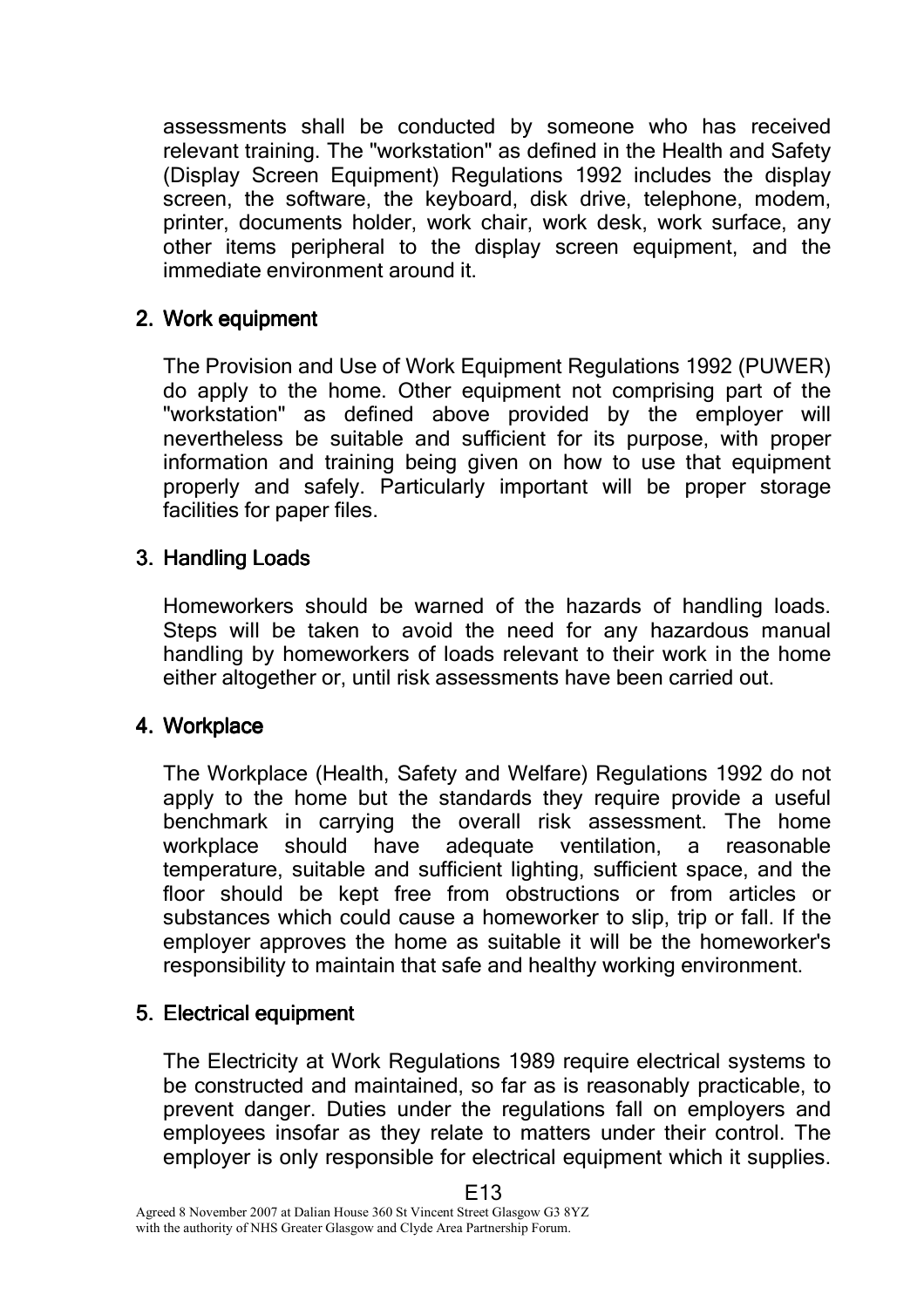However, before allowing a homeworker to work from home the organisation will ensure that the homeworker's own electrical wiring is adequate for the purposes intended. Maintenance of the wiring is the homeworker's responsibility.

#### 6. Substances and materials

The employer is only responsible for substances and materials it provides to homeworkers. Procedures under the Control of Substances Hazardous to Health Regulations 1994 should be complied with. (Please refer to the organisational Health and Safety Policy.)

# 7. Security

Employees who undertake to meet with members of the organisation or members of the public in the course of their employment should make appropriate arrangements to meet at the local work office or in a public building.

# 8. First Aid

In accordance with paragraph 3 of First Aid at work the Approved Code of Practice and Guidance to the Health and Safety (First Aid) Regulations 1981, the employer will ensure that the homeworker has adequate and appropriate first aid provisions in the home. It shall be a contractual obligation on the part of the homeworker to allow managers to have reasonable access to the home, by appointment, in order to carry out inspections for health and safety purposes. The homeworker will be given sufficient training and information to enable the employer to comply with its duty to report and record the work related accidents, injuries and diseases referred to in the Reporting of Injuries Diseases and Dangerous Occurrences Regulations 1995.